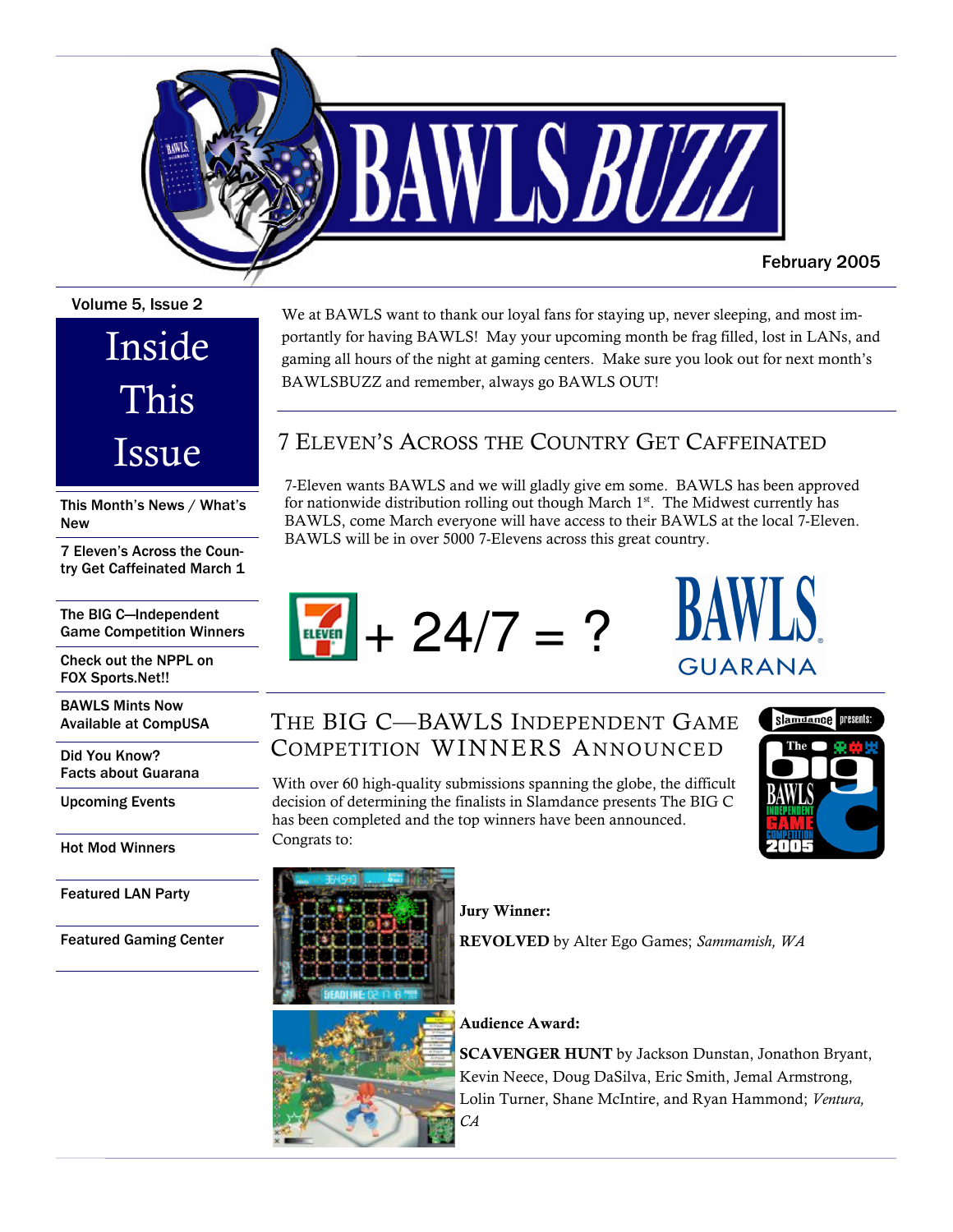#### BAWLS MINTS NOW AVAILABLE AT COMPUSA

For those times you want a BAWLS but can't pop open a bottle, BAWLS Mints are the perfect alternative. Spiked with the same high-caffeine Guarana that fuels the amazing **BAWLS** soft drink, these fizzy sweet mints are some of the best candies around to help you play all night. They are even slightly carbonated to mimic that authentic **BAWLS** experience. And now you can get them in your local CompUSA stores

## CHECK OUT THE NPPL ON FOX SPORTS. NET!!



Make sure to check out the NPPL on FOX Sports. Net!! FOX Sports Net will be broadcasting 6 episodes of highlights from the 2004 season starting Tuesday January 25th at 3:30. Be sure not to miss the San Diego event featuring BAWLS bunkers and breakout boards on center field!!!! The dates are:

Episode 1 1/25: Huntington Beach Episode 3 2/8: Denver Episode 5 2/22: San Diego

Episode 2 2/1: Tampa Episode 4 2/15: Las Vegas Episode 6 3/1: Season Recap

# DID YOU KNOW?: FACTS ABOUT GUARANA

The native Indians of the Brazilian rainforests have known about the many health benefits of the herb Guarana for thousands of years. They considered it a 'gift from the gods' and an 'elixir of youth'. The Guarana plant, also known as Paulinia cupana, is a vine-like climbing plant that produces a rich red berry. It is from the seed of the berry that the powerful therapeutic extract is derived.

Traditionally, Guarana was stone ground and dried into hardened sticks which the Indians carried with them on long journeys. From this they made a tea which seemed to sustain them from hunger whilst providing them with energy and vitality. Their 'guarana bread' was so prized it was known to be used as currency for trading right throughout the Amazon Basin.



### **UPCOMING EVENTS**



2/12 Slackapalooza www.msoe.edu/st orgs/spa Milwaukee, WI 125 people

2/18 MinesLAN www.mineslan.com Golden, CO 300 people

2/18 Hoptown LAN www.hoptownlan.com Hopkinsville, KY 200 people

2/19 TigerLAN http://tigerlan.org Hays, KS 150 people

2/25 LANclack www.lanclack.com Clackamas, OR 100 people

#### Page 2